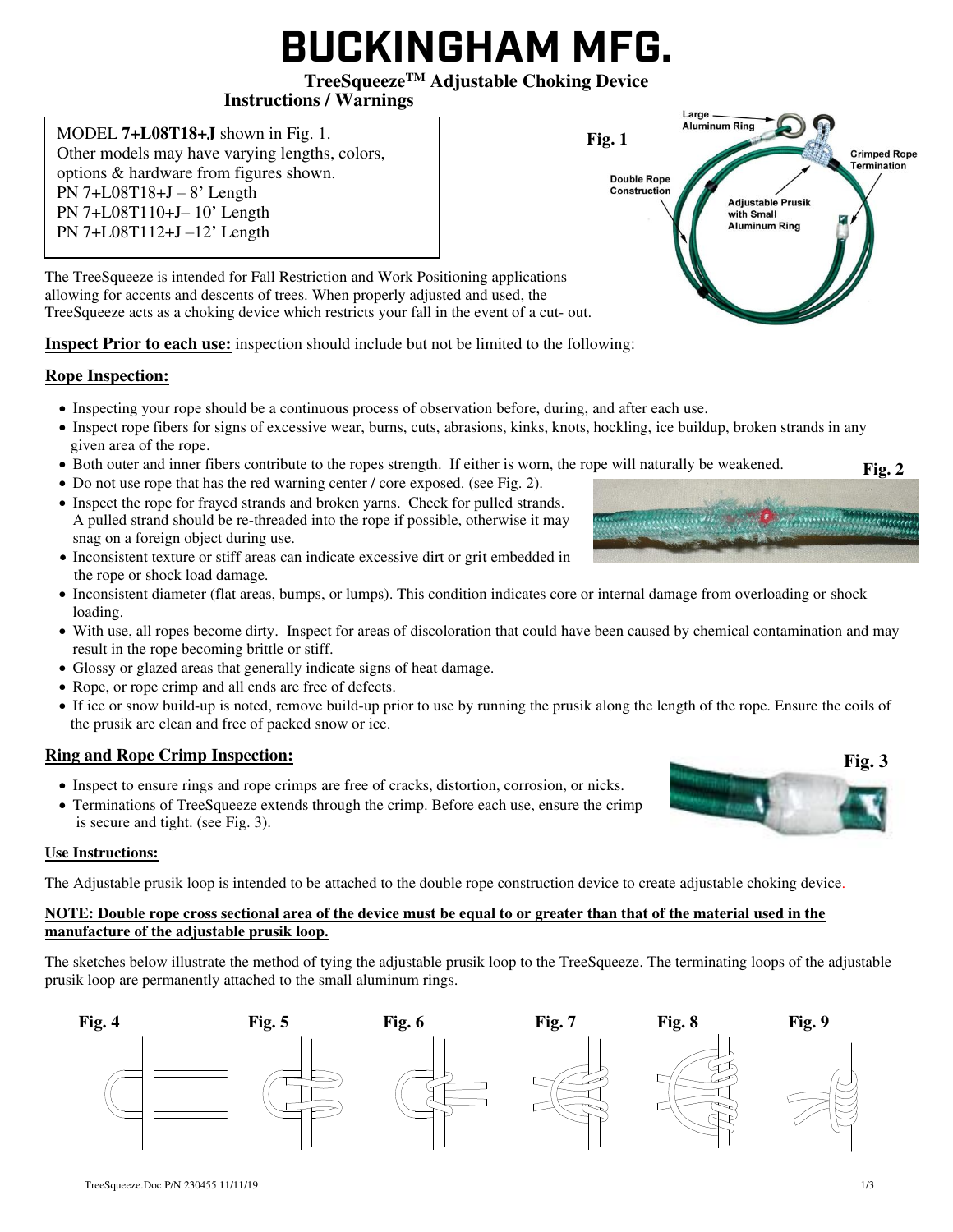#### **Tying the Prusik Loop to the TreeSqueeze:**

For clarity purposes, the terminating loops, small aluminum ring and one rope of the double rope construction TreeSqueeze are not shown in above sketches.

- Step 1 Bend the prusik loop in half and pass the loop behind the rope of the TreeSqueeze as shown in Fig. 4.
- Step 2 Pass the ring over the TreeSqueeze and back down through the opposite end of the loop (Fig. 5  $\&$  6).
- Step 3 Continue to make two more turns around the TreeSqueeze (Fig.  $7 & 8 & 8$ ).
- Step 4 Tighten the prusik loop around the TreeSqueeze as shown (Fig. 9).

**Note:** The prusik loop must be wrapped around the TreeSqueeze a minimum of three wraps to give six coils as shown (Fig. 9).

#### **To attach the TreeSqueeze:**

1. Attach the prusik loop (as previously shown) to the crimped termination end of the TreeSqueeze.

**Fig. 10** 

- 2. Place the TreeSqueeze around the back side of the tree.
- 3. Feed the climbing line through the small aluminum ring of the prusik and then through the large aluminum ring of the TreeSqueeze (Fig. 10).

Use an approved carabiner connecting device to attach the climbing line to the suspension D-ring on one side of your saddle or harness (Fig. 10).

4. Use a friction hitch and an approved carabiner connecting device to tie into the suspension D-ring on the opposite side of your saddle or harness. (Fig. 10). Be sure to perform a trial test while standing on the ground to ensure the TreeSqueeze properly grips the tree prior to climbing.

**Fig. 11** 

5. You are now ready to climb using your TreeSqueeze as an Adjustable Choking Device.

Fig. 11 shows the TreeSqueeze with prusik loop attached around a tree with a climbing line and friction hitch connected through both rings and leading back to the D-rings of the user's saddle or harness.

#### **To Operate:**

- 1. Ensure TreeSqueeze is properly attached by leaning back slowly. Unit should support user.
- 2. To shorten Device, lean slightly into the tree to relax tension on the prusik loop, Gasp free end of the TreeSqueeze with one hand and the coils of the prusik loop with the other hand. Slowly slide the prusik towards the tree (Fig. 12). When properly positioned release your grasp on the coils and lean back slowly to put tension back on the prusik loop.
- 3. To lengthen Device, slightly lean into the tree, to relax tension on the prusik loop. Grasp the coils of the prusik loop with one hand and slowly slide it back towards your body (Fig. 12). When properly positioned release your grasp on the coils and lean back slowly to put tension back on the prusik loop. **Fig. 12**
- 4. While climbing above or below obstructions adjust TreeSqueeze to minimize fall distance to under two feet (2').